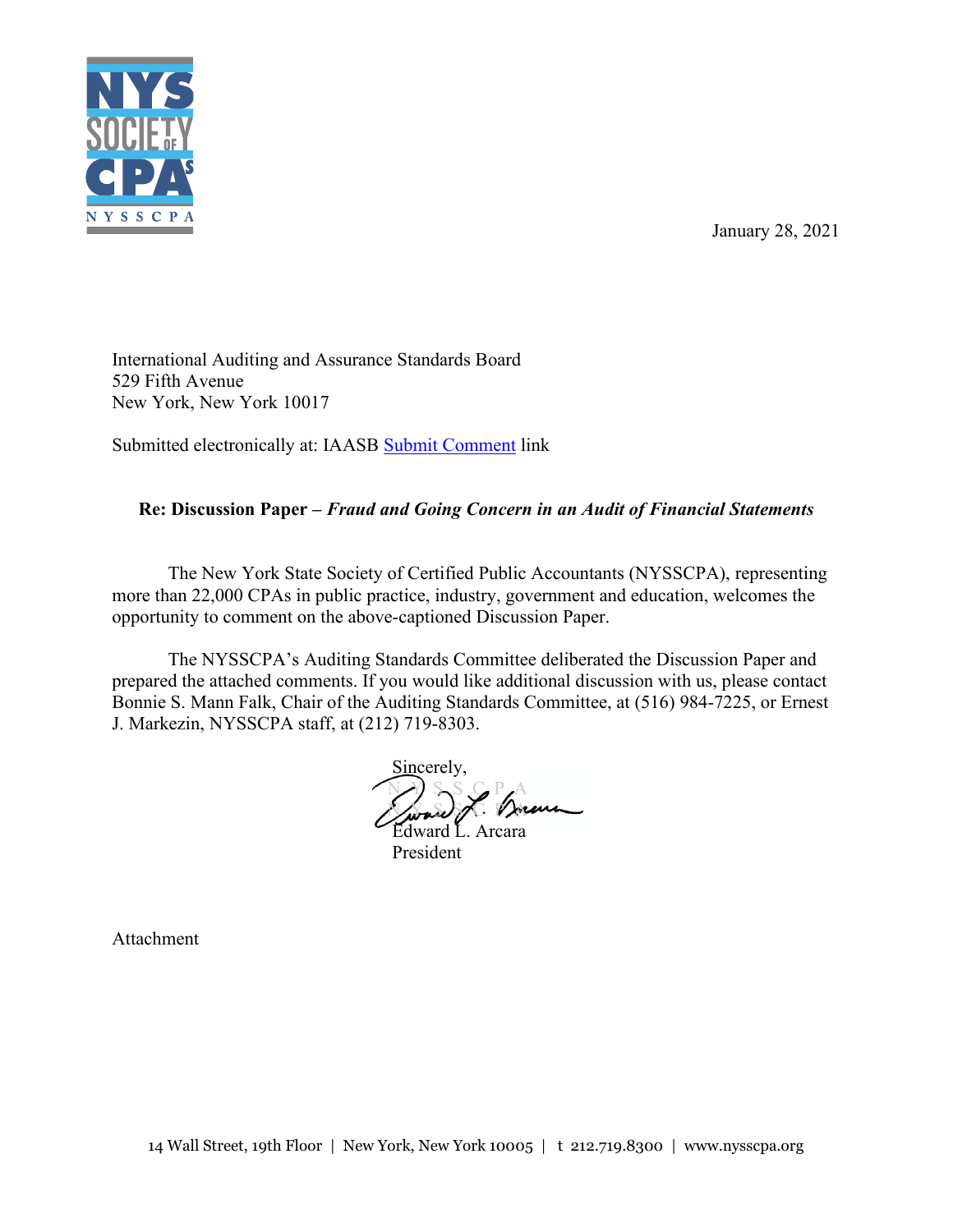

# **NEW YORK STATE SOCIETY OF CERTIFIED PUBLIC ACCOUNTANTS**

# **COMMENTS ON**

# **DISCUSSION PAPER –** *FRAUD AND GOING CONCERN IN AN AUDIT OF FINANCIAL STATEMENTS*

**January 28, 2021**

# **Principal Drafters**

**Julian E. Jacoby Howard B. Levy Bonnie S. Mann Falk Jonathan Zuckerman**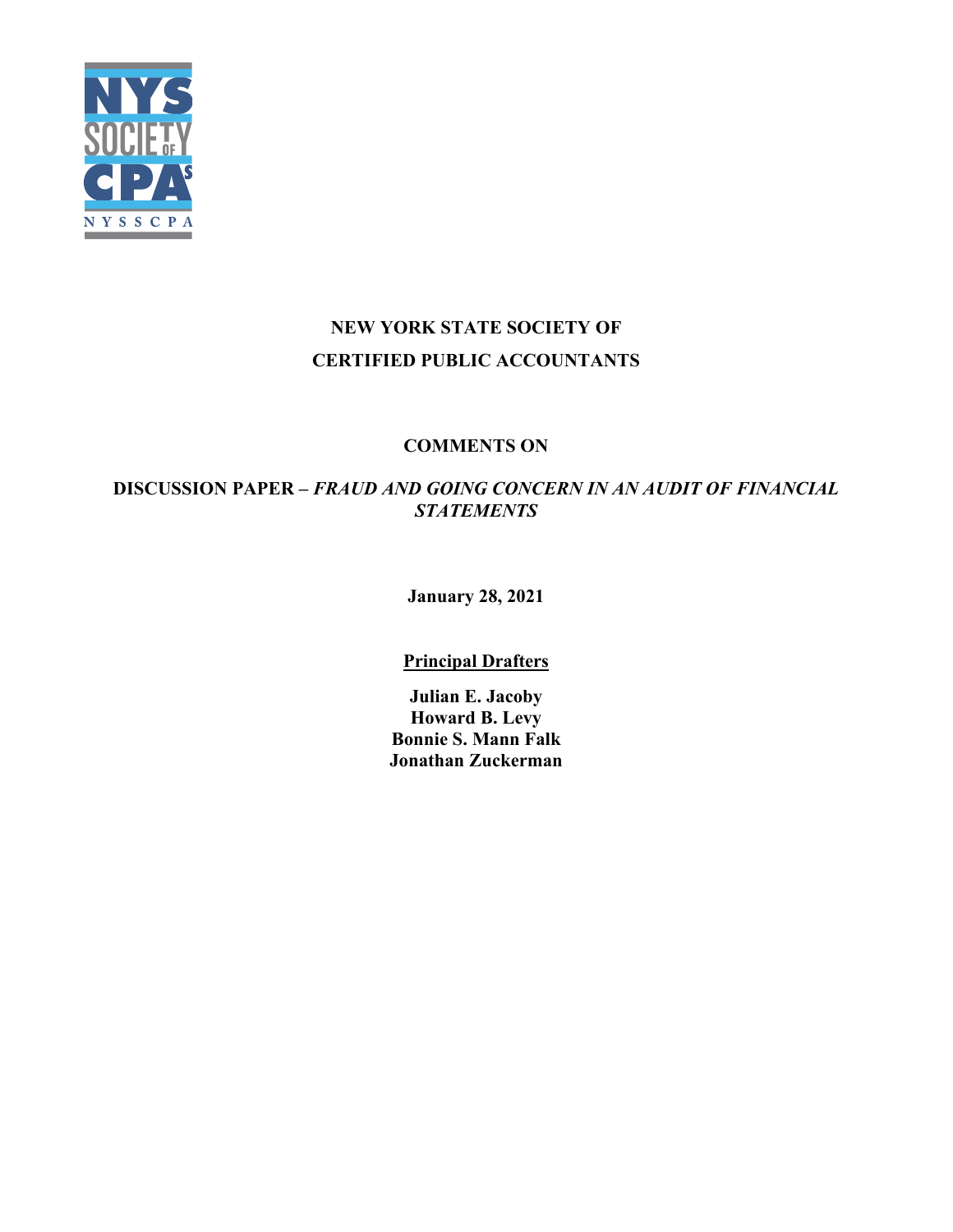#### **NYSSCPA 2020–2021 Board of Directors**

| Edward L. Arcara,           | Darcy Aldous            | Michael E. Milisits      |
|-----------------------------|-------------------------|--------------------------|
| President                   | Carnet A. Brown         | Steven M. Morse          |
| Rumbidzai Bwerinofa-        | Christopher G. Cahill   | John A. Mourer           |
| Petrozzello,                | Kelly R. Capron         | Maria L. Petrollese      |
| President-elect             | Catherine Censullo      | Jennifer Pickett         |
| Thomas S. Pirro,            | Orumé A. Hays           | Ita M. Rahilly           |
| Secretary/Treasurer         | Elliot L. Hendler       | <b>Alexander Resnick</b> |
| William H. Dresnack,        | William C. Huether      | Sharon Sica-Costanzo     |
| Vice President              | John B. Huttlinger, Jr. | Denise M. Stefano        |
| Lynne M. Fuentes,           | Jennifer A. Kartychak   | Maria E. Suppa           |
| Vice President              | Edward N. Lee           | Mark M. Ulrich           |
| Timothy J. Hammond,         | Philip London           | Liren Wei                |
| Vice President              | Gerard J. LoVerde       | Charles J. Weintraub     |
| Robert M. Rollmann,         | Kevin Matz              | David G. Young           |
| Vice President              | Patricia A. McGrath     | Craig A. Zellar          |
| Joanne S. Barry, ex officio | Mitchell J. Mertz       |                          |

#### **NYSSCPA 2020–2021 Accounting and Auditing Oversight Committee**

Margaret A. Wood, *Chair* Richard C. Jones Ilene L. Persoff

Jennifer L. Biundo Diane L. Jules Robert M. Rollmann Jennifer R. George Jeffrey A. Keene Lenore Sanchez Stephanie Gigliotti Bonnie S. Mann Falk Christopher J. Zingalli Renee Mikalopas-Cassidy

#### **NYSSCPA 2020–2021 Auditing Standards Committee**

Bonnie S. Mann Falk, *Chair* Richard C. Jones Mark Springer Sharon M. Campbell **J. Michael Kirkland** Fatou Kine Thiam Michael J. Corkery Moshe S. Levitin Geraldo Vasquez Joseph Davi **Howard B. Levy** George I. Victor William Epstein Tip Mallick Robert N. Waxman Philip J. Furia **Bruce H. Nearon** Terry A. Wheeler Gokul K. Ganapathy **Keith Peterka** Rosemarie E. Whyte Fred R. Goldstein William J. Prue William A. York Jan C. Herringer Yigal Rechtman Jonathan Zuckerman Julian E. Jacoby Timothy Schroeder

#### **NYSSCPA Staff**

Ernest J. Markezin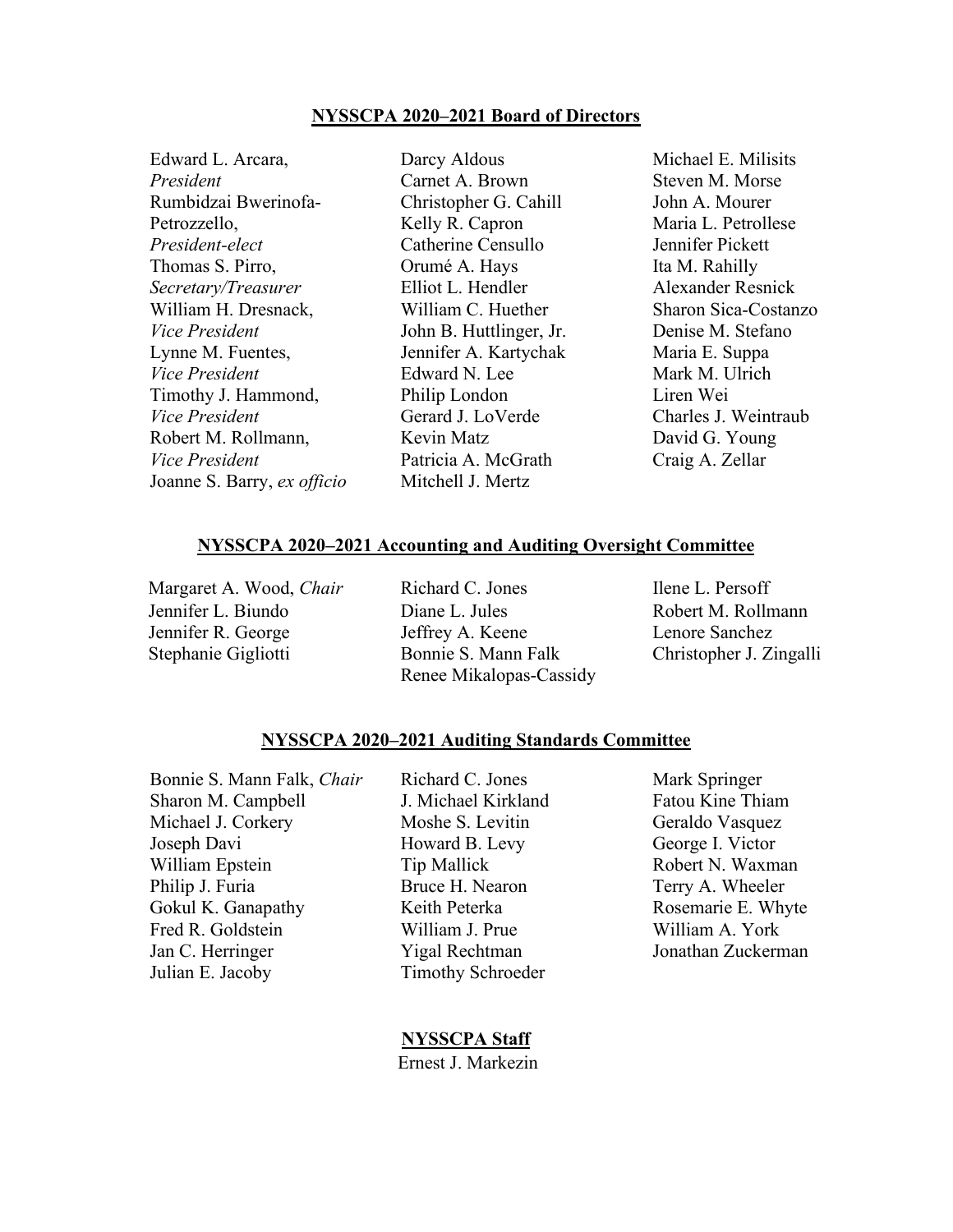#### **New York State Society of Certified Public Accountants**

#### **Comments on**

#### **Discussion Paper –** *Fraud and Going Concern in an Audit of Financial Statements*

We welcome the opportunity to respond to the International Auditing and Assurance Standards Board's (IAASB or the Board) invitation to comment on its Discussion Paper – *Fraud and Going Concern in an Audit of Financial Statements.*

#### **General Comments**

We believe the Discussion Paper raises appropriate questions and provides excellent background material for fraud and going concern which are both significant and subjective audit issues. The Discussion Paper covers both issues in a single document, but when the projects are ultimately included in the IAASB's working agenda we suggest that fraud and going concern be kept separate in the standards. They have underlying commonality including high risk, subjectivity, and reporting significance. However, detection of fraud is based on historical information (or the absence of such information) while going concern evaluation relates principally to estimates and uncertainty in prospective information. During the pandemic we are currently experiencing, the link between the issues of fraud and going concern is deeper, since there is potentially an increased motivation to commit fraud in order to avoid doubt about an entity's ability to continue as a going concern; however, we view this heightened risk to be temporary.

#### **Questions for Respondents**

We offer our responses to the Questions for Respondents (reprinted in bold italics) below.

#### *1) In regard to the expectation gap (see Section I):*

### *a) What do you think is the main cause of the expectation gap relating to fraud and going concern in an audit of financial statements?*

The material extracted from an Association of Chartered Certified Accountants (ACCA) publication and included in the Discussion Paper on page 11 succinctly identifies the components of the expectation gap, currently identified as relating to fraud and going concern, as the knowledge gap, performance gap, and evolution gap. Each component significantly contributes to the expectation gap, with each component being interdependent of the other. With that said, the core of the issue lies in the public's perception of the audit, the auditors, and the auditing standards. This perception is skewed by the idea that all audits are performed in the same prescribed manner, following the same "rule book." The public may not fully understand the goal of the audit and the meaning of "reasonable assurance," and the gap widens as advances in technology enable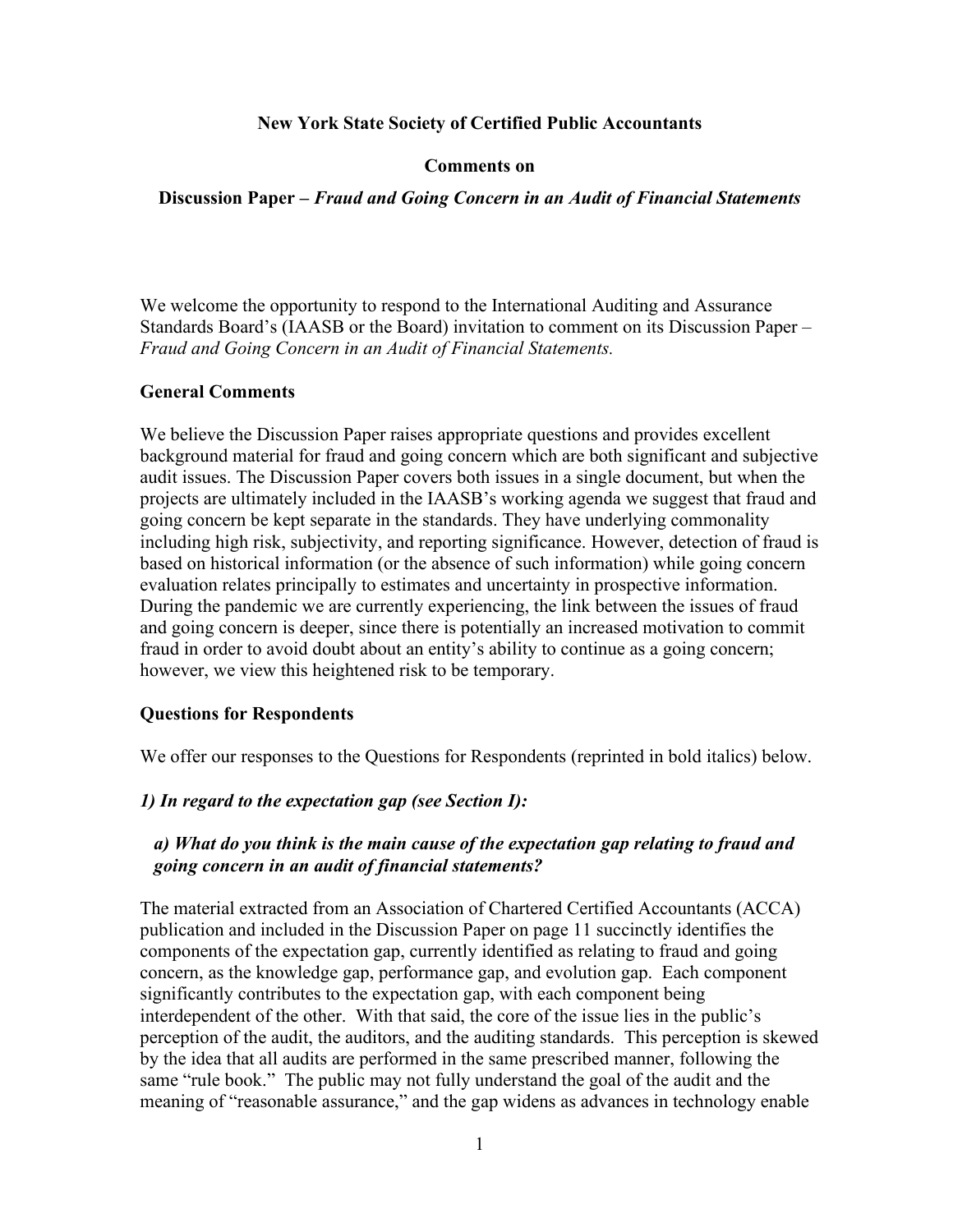more transactions to be looked at and more procedures to be performed. This technological expansion is (perhaps mistakenly) perceived to increase the auditor's ability to identify fraud and going concern issues.

### *(b) In your view. What could be done by the IAASB and /or others (please specify) to narrow the expectation gap related to fraud and going concern in an audit of financial statements?*

There are several areas that we would characterize as current weaknesses in the International Financial Accounting Framework (IFRS) and the International Auditing Standards (ISAs) for which some remedies have been made by certain national regulators in Canada and Japan, as discussed in the Discussion Paper. Since the professional standards have a large degree of conformity, these changes, that were deemed necessary to improve audit quality even though they created differences at the time of their issuance, can be easily adapted into the international versions.

As the Discussion Paper mentions, other national standard setters, namely those in Canada, the UK, Japan and Australia, launched initiatives and made revisions to their own standards and regulations to address fraud and going concern in the last several years. The IAASB and the IASB should look at these projects as part of any contemplated future revisions. In looking at the reports and standards issued in these countries more closely, we wish to emphasize the importance of the duty to prevent and detect fraud remaining with directors and management, while the auditor's duty remains to be to assess the effectiveness of controls and perform certain procedures should suspected fraud come to the auditor's attention. Additional guidance on fraud-related procedures and quality control considerations when a suspicion of material misstatement due to fraud exists may increase audit quality and help narrow the expectation gap and further distinguish between the roles and responsibilities of an auditor and a forensic specialist. Similarly, the assessment of going concern must remain with management, while the auditor's duty is to evaluate management's assessment, remedial plans and related disclosures and report as necessary. The key for the auditor is to be able to audit management's going concern assertion/evaluation and disclosures and determine their impact on the auditor's report, if any, ranging from no mention of it or including an emphasis-of-matter paragraph, to including it as a key audit matter.

Another example of a significant improvement occurred in the US when the FASB issued ASU 2014-15, Presentation of Financial Statements – Going Concern (Subtopic 2015-40): *Disclosure of Uncertainties about an Entity's Ability to Continue as a Going Concern*. The main provisions of the ASU clarify that responsibility for the going concern evaluation remains squarely into the hands of management who must make a focused, structured evaluation of the events or conditions that in the aggregate raise substantial doubt about the entity's ability to continue as a going concern (over a stipulated period). Management must also evaluate any mitigating factors, its remediation plans, and disclosure of such information. Equally significant is that the FASB set the standard for related disclosures thus providing auditors with a benchmark against which they may assess the adequacy of such disclosures. This approach is more focused and utilitarian.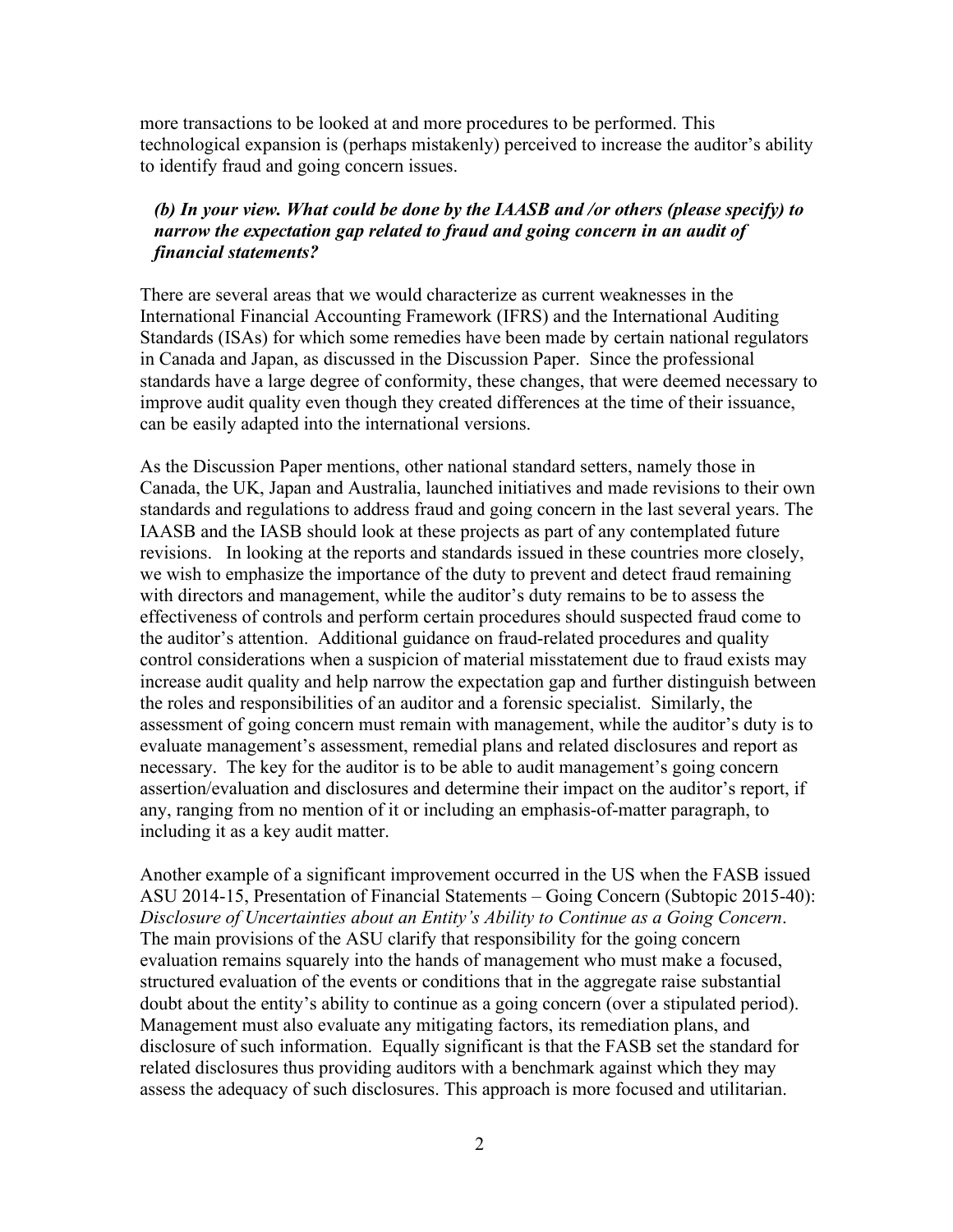The Auditing Standards Board of the AICPA provided guidance in AU-C Section 570 clarifying the auditor's role to evaluate management's plans to mitigate a going concern issue(s), and whether the specific plans are probable of mitigating the conditions and events that raised the substantial doubt. While these efforts made progress in enhancing the standards related to going concern, further clarification might further lessen the expectation gap. For example, a definition of "substantial doubt" which incorporates "probable" is included in ASU 2014-15. An improvement that could have a positive impact on the expectation gap would be to define the term "probable" quantitatively within the standards, like an academic citing a threshold of  $50-70\%$ <sup>[1](#page-5-0)</sup> chance of occurrence, while Deloitte and others suggest  $70\%$ <sup>[2](#page-5-1)</sup>. While we believe elucidation would be effective, it needs to be accompanied by follow up monitoring, including analyzing going concern status and reaching out to stakeholders, carried out by the standard setting bodies. This monitoring would allow regulators to conclude regarding the effectiveness of established standards and identify next steps as necessary.

The Discussion Paper identifies several high-profile financial frauds. The paper would have been more instructive if the text outlined the circumstances that allowed the frauds to go undetected for extended periods. Within many international auditing networks, if there is a significant audit failure within the network, the affected firm may change its methodology and procedures if their regulators require that, and the network generally integrates a discussion of the failure into its training programs. Regulators of public interest entities generally require prompt notification.

We are encouraged by the outreach of the various national standard setters, the IAASB, and the large international networks of firms. Many have programs that include podcasts, educational initiatives, and implantation guides to support broader understanding of the issues and a consequential reduction in the expectation gap. These outreach efforts need to continue.

# *2. This paper sets out the auditor's current requirements in relation to fraud and going concern in an audit of financial statements, and some of the issues and challenges that have been raised in respect to this (See Sections II and IV). In your view:*

# *(a) Should the auditor have enhanced or more requirements with regard to fraud in an audit of financial statements. If yes, in what areas?*

When a significant fraud occurs, financial statement users and the investor community will ultimately raise the question, often seen in the press, "where were the auditors?" This is especially true when the fraud occurs over an extended period of time and is undetected during such period. Public perception of how the auditor's responsibility for fraud is understood is complicated by the countries the client does business in, the nature of the business environment in those countries, the extent and effectiveness of government and

<span id="page-5-0"></span><sup>&</sup>lt;sup>1</sup> ASU 2014-15 paragraphs BC17 cited Bortiz, 1991.

<span id="page-5-1"></span><sup>2</sup> [A Road Map to Accounting for Contingencies and Loss Recoveries, Deloitte, 2019, page 21.](https://www2.deloitte.com/content/dam/Deloitte/us/Documents/audit/ASC/Roadmaps/us-aers-roadmap-to-accounting-for-contingencies-and-loss-recoveries.pdf)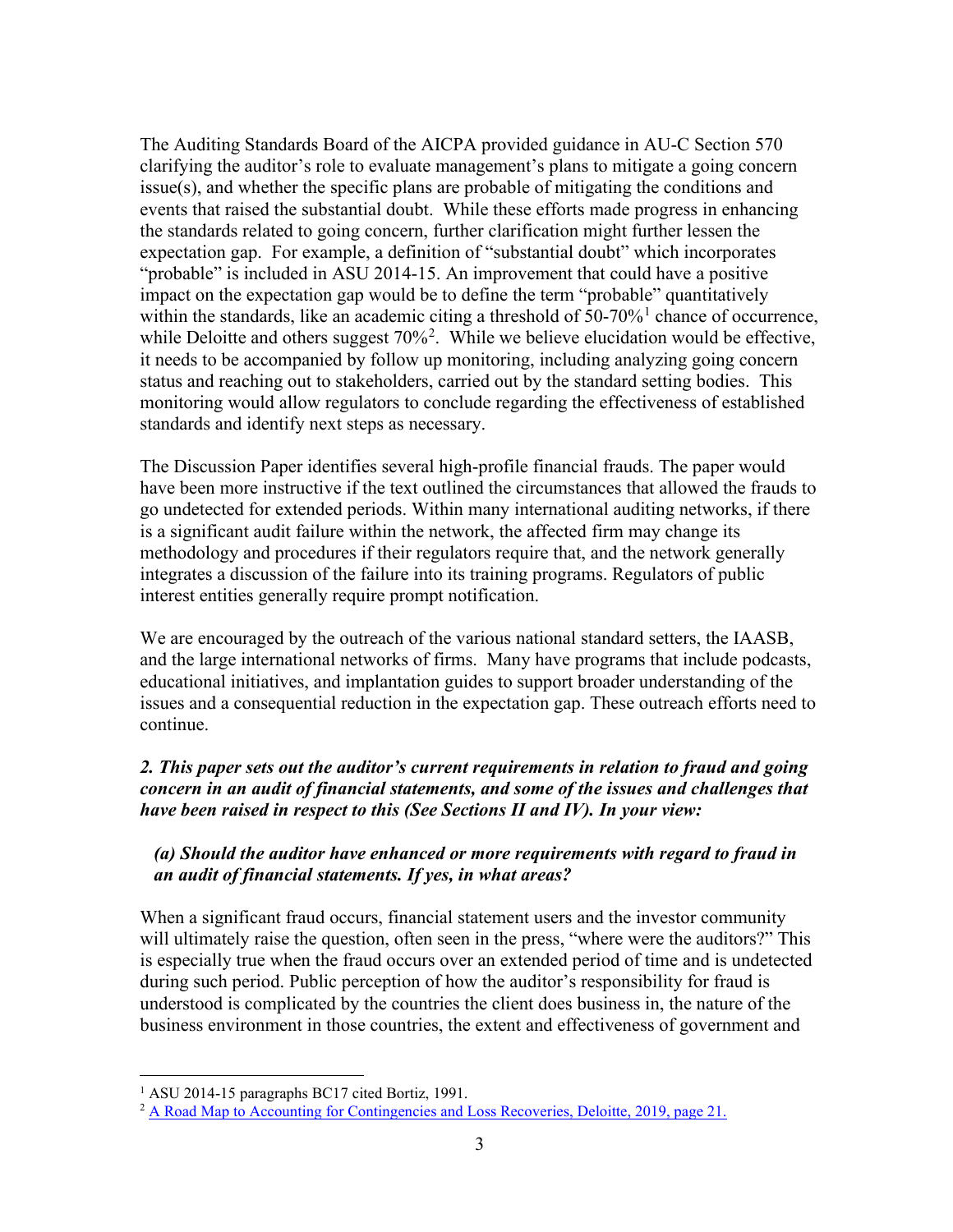other regulation, the purpose of the audit and the level of risk of material misstatement at the entity level.

We believe a final standard would be most useful if it were to provide auditors with guidance that might enable discovery of fraudulent activity that has no material effect in any one audit period but is material only when its effect is aggregated over several periods. Otherwise, we do not see a compelling reason to prescribe enhanced or extended procedures for all entities to address fraud risks. We think the upgrades to be made in ISA 315 will likely provide better focus and evaluation of risk. Many firms' methodologies ask their auditors to designate inherent and control risks with fraud risk characteristics, based on characteristics of the entity being audited. Other firms isolate their fraud risk evaluations at the account/assertion level as a separate exercise. Properly applied, both approaches can be effective.

We believe that artificial intelligence tools now being utilized by many internal and external auditors can be a valuable addition to the auditor's toolbox. Fundamental changes to auditing standards prompted by this initiative, if any, should be deferred until the effectiveness of these tools can be evaluated.

*(b) Is there a need for enhanced procedures only for certain entities or in specific circumstances? If yes: (i) For what types of entities or in what circumstances? (ii) What enhancements are needed?*

*(iii) Should these changes be made within the ISA's or outside the scope of an audit (***e.g***., a different engagement) Please explain your answer.*

We cannot answer this question definitively since changes in the accounting and auditing standards can have a wide range impact on risks of fraud and going concern depending on how rapid these changes are, and the industries affected (or the specific entities ability to respond). There are of course industries that are inherently risky by their very nature without the ability to foresee changes. As a result of rapid changes in technology, there may be many more incidences of entities with going concern issues and related fraud risks. For example, ten years ago, technology unexpectedly changed the risk profile of the oil and gas industries significantly as fracking became a material factor in production. Another example is how technology rapidly changed the for-hire car industry in the US.

A third example is commercial banking. In the US, this industry's risk profile has changed significantly. Prior to the repeal of the Glass Steagall Act, the investment portfolios of commercial banks generally constituted about one-third of their balance sheets. The portfolios were comprised of securities with little or no credit risk (*e.g.,* government securities). After the law changed, more risk was introduced into portfolios as the accounting requirements moved to address fair value reporting. Fraud risk increased incrementally. To address these risks, firms increased the use of valuation specialists (both within their firms, and others such as third-party pricing specialists). They also provided special training and higher levels of review and supervision during the major engagement phases. The financial crises provided special challenges. During this period the accounting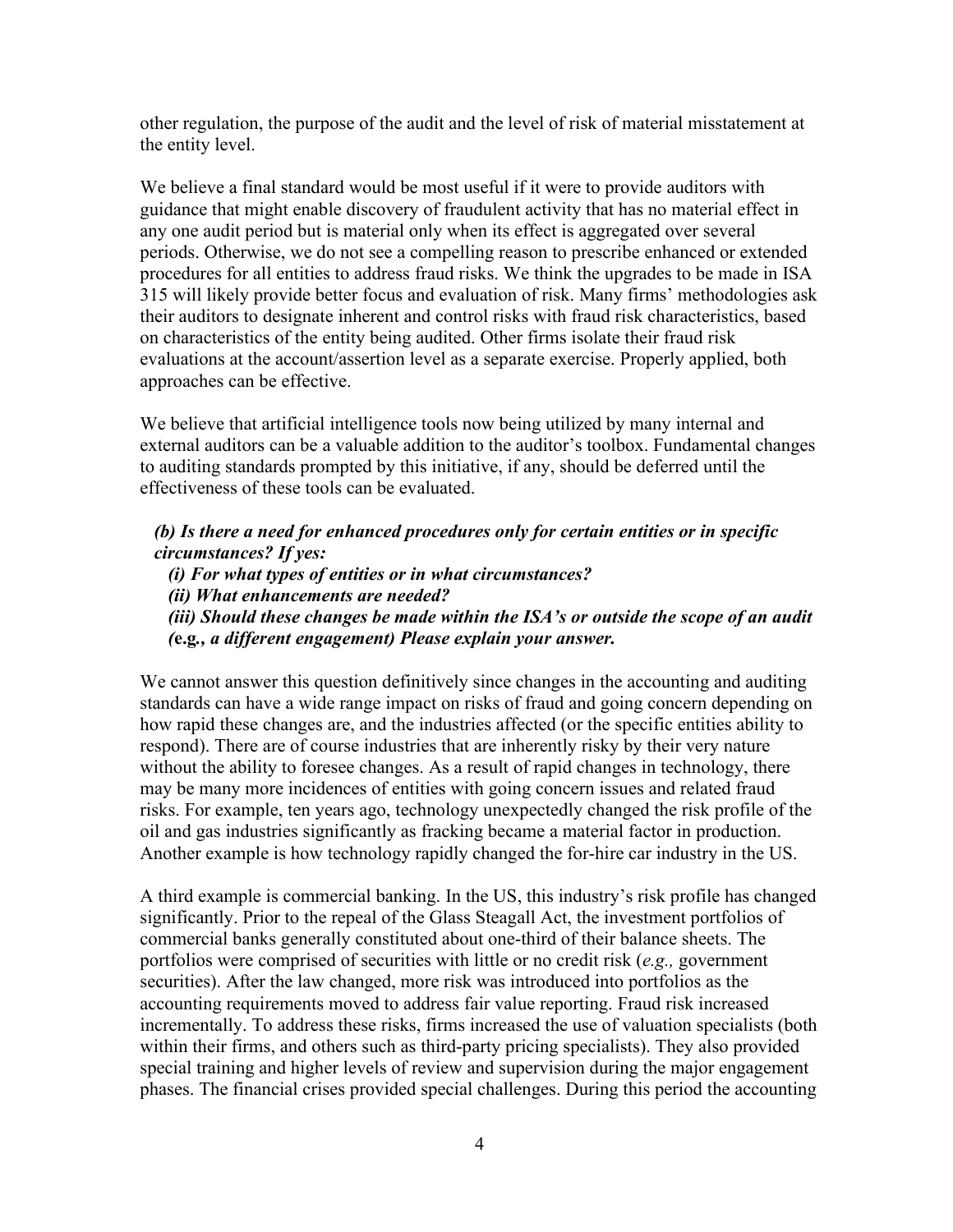and auditing standard setters helped audit professionals to manage their fraud risk, but those efforts were not completely successful, and they keep evolving within the industry even today.

We think the most appropriate response to this type of fraud risk should be in the form of encouragement that better guidance be provided at the firm level. Therefore, additional prescribed procedures (or enhancements thereof) in the standards would not be necessary, even in higher risk situations and within higher risk industries, as auditors would be expected to expand their audit procedures as deemed necessary in the circumstances. Additionally, audit firms' acceptance and retention policies are an added element of protection against fraud risk.

Any changes or enhancements to procedures should be done in the ISA's and outside the scope of the audit in the guidance related to different types of engagements, *i.e*., audits versus non-audits such as forensic investigations. Any clarifications to the responsibilities of the auditor versus another specialist would work toward narrowing the expectation gap.

# *(c) Would requiring a "suspicious" mindset contribute to enhanced fraud identification when planning and performing the audit? Why or why not? (i) Should the IAASB enhance the auditor's considerations around fraud to include a "suspicious" mindset? If yes, for all audits or only in some circumstances.*

No. We believe that professional skepticism as defined in the auditing literature is sufficiently helpful to address fraud identification in planning and performing the audit. Audit regulators and standard setters in the major free markets have embedded specific mention of the term professional skepticism in their standards and regulation. Many have embarked on outreach projects explaining what professional standards mean in this context, and how firms and individual need to respond to these requirements. We believe that the concept requires auditors to evaluate any information that is contrary to management's assertions, including information that is illogical, and those issues need to be documented along with what response was taken.

In addition, the wording "suspicious mindset" has a more negative connotation, insinuating an inherent bias to believe that someone has likely done something wrong, illegal, or dishonest rather than the more neutral and objective term currently in use and well understood, "professional skepticism." We recommend retaining the term, "professional skepticism," as is currently in use.

### *(d) Do you believe more transparency is needed about the auditor's work in relation to fraud in an audit of financial statements? If yes what additional information is needed and how should this information be communicated (***e.g.***, in communication with those charged with governance, in the auditor's report,* **etc***.)?*

No. Communication requirements are adequate. Auditors have flexible options and, in most circumstances, can provide increased disclosure to users and others based on ethical requirements, when it is deemed necessary.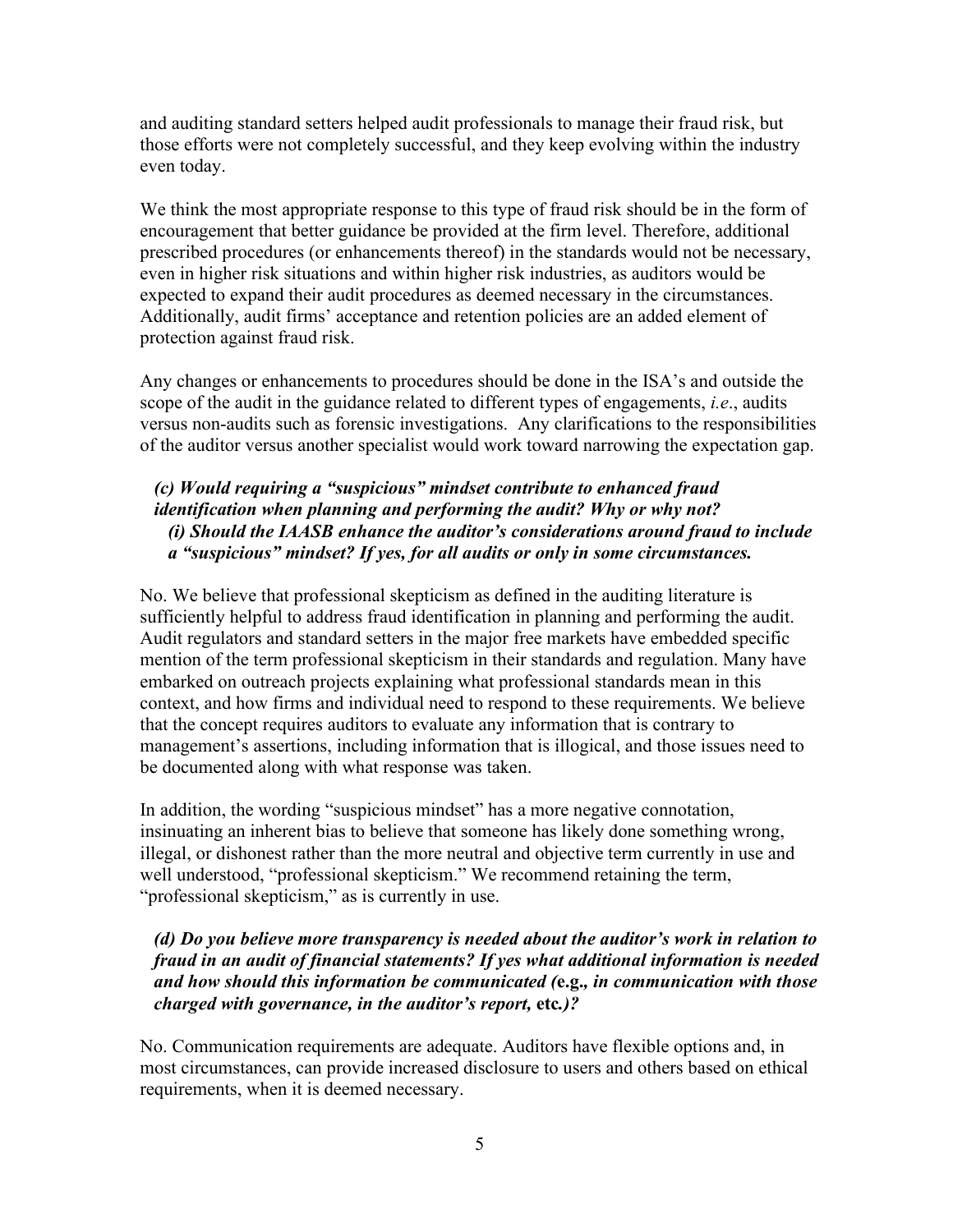### *3. This paper sets out the auditor's current requirements in regard to going concern in an audit of financial statements and some of the issues and challenges that have been raised about to this, In your view:*

### *(a) Should the auditor have enhanced or more requirements with regard to going concern in an audit of financial statements? If yes, in what areas?*

We think the extant ISA 570 requirements to going concern are adequate and the upgrades made in ISA 315 will provide better focus and evaluation of risk. Additional prescribed (enhanced) procedures for engagements with going concern issues are not necessary as firms can and will expand their audit procedures as deemed necessary based on existing standards.

# *(b) Is there a need for enhanced procedures only for certain entities or in specific circumstances? Is yes:*

*(i) For what types of entities or in what circumstances? (ii) What enhancements are needed? (iii) Should these changes be made within the ISAs or outside the scope of an audit (***e.g***., a different engagement)? Please explain your answer.*

Similar to our response to question 2(b), we cannot answer this question definitively because changes in the accounting and auditing standards can have extensive and diverse impacts on going concern issues and fraud risks depending on how rapid these changes are made, and the specific entities or industries most likely affected or their ability to respond.

Subject to our other recommendations contained elsewhere in this letter, we believe the scope of auditing procedures currently proscribed in ISAs 315 and 570 are generally sufficient for application in financial statement audits intended to result in an opinion as to the absence of material misstatements when viewed in the context of the financial statements taken as a whole. More robust fraud procedures should be prescribed only in a standard intended to be applied in a different type of engagement such as a forensic investigation, the objective of which is to identify and evaluate fraud that may not rise to the level of material in an financial statement context.

*(c) Do you believe more transparency is needed:*

*(i) About the auditor's work in relation to going concern in an audit of financial statements? If yes, what additional information is needed and how should this information be communicated (***e.g***., in communications with those charged with governance, in the auditor's report,* **etc***.)?*

*(ii) About going concern outside of the auditor's work relating to going concern? If yes what further information should be provided, where should this information be provided, and what action is required to put this into effect?*

In our view, the communication requirements to going concern are adequate. Auditors have flexible options and, in most circumstances, can provide increased transparency to